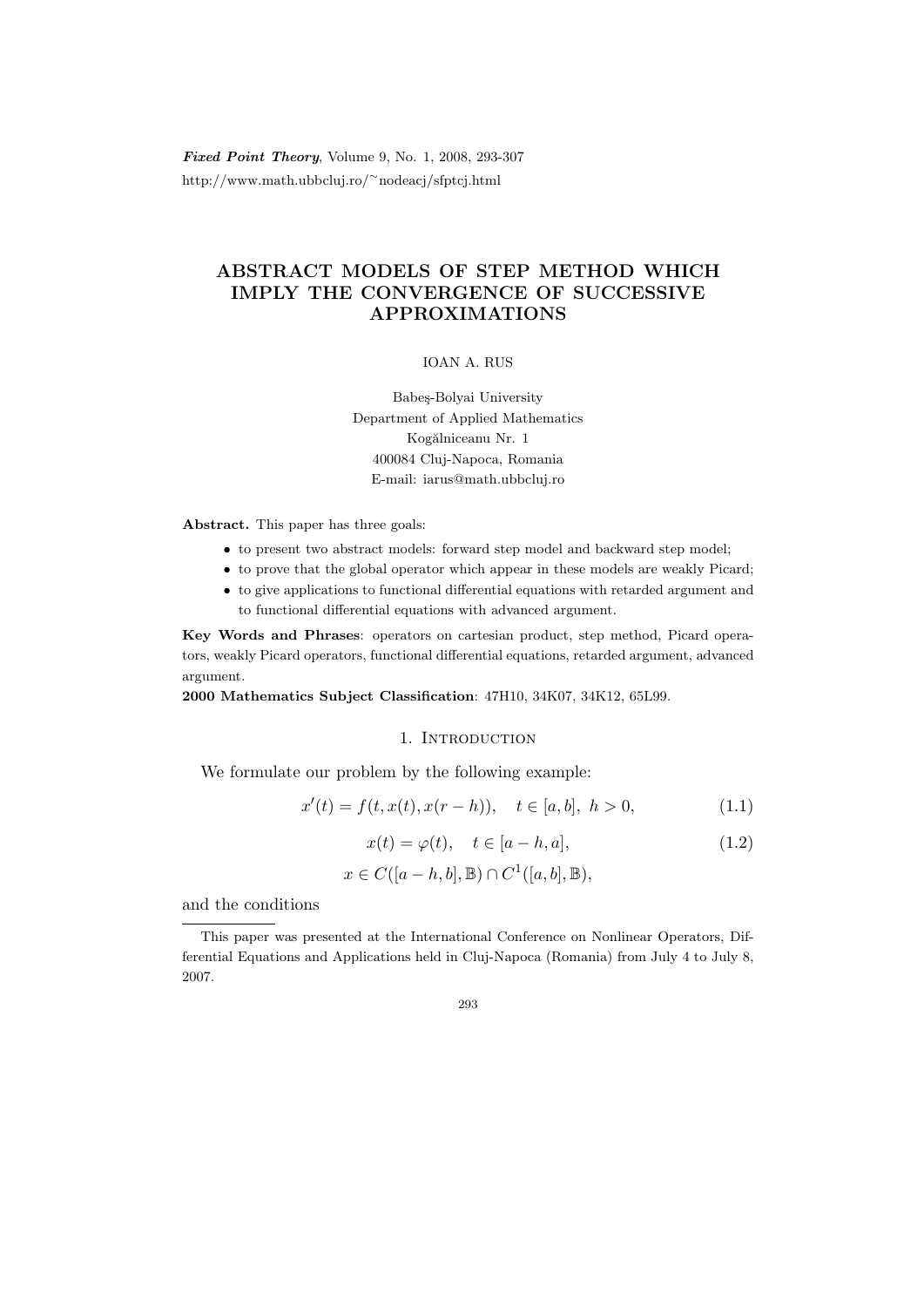#### 294 IOAN A. RUS

- $(C_1)$  ( $\mathbb{B}, \|\cdot\|, \leq$ ) is an ordered Banach space and  $f \in C([a, b] \times \mathbb{B} \times \mathbb{B}, \mathbb{B}),$  $\varphi \in C([a-h, a], \mathbb{B});$
- $(C_2) \ \exists \ L_f > 0 : \|f(t, u_1, v_1) f(t, u_2, v_2)\| \leq L_f(\|u_1 u_2\| + \|v_1 v_2\|),$  $\forall t \in [a, b], \forall u_i, v_i \in \mathbb{B}, i = 1, 2;$
- $(C_3) \ \exists \ L_f \ > \ 0 \ : \ \|f(t, u_1, v) f(t, u_2, v)\| \ \le \ L_f \|u_1 u_2\|, \ \forall \ t \ \in \ [a, b],$  $\forall u_1, u_2, v \in \mathbb{B}.$

Let  $m \in \mathbb{N}^*$  be such that:

$$
a + (m-1)h < b \quad \text{and} \quad a + mh \ge b.
$$

We denote  $t_{-1} := a - h$ ,  $t_0 := a$ ,  $t_i := a + ih$ ,  $i = \overline{1, m - 1}$ ,  $t_m := b$ . In what follow we consider on  $C([t_{-1}, t_m], \mathbb{B})$  the Bielecki norm,

$$
||x||_B := \max_{t_{-1} \le t \le t_m} (||x(t)||e^{-\tau|t-t_0|}),
$$

and on  $C([t_{i-1}, t_i], \mathbb{B})$  the norm

$$
||x_i||_B := \max_{t_{i-1} \le t \le t_i} (||x(t)||e^{-\tau(t-t_{i-1})}).
$$

The equation (1.1) is equivalent with the fixed point equation

$$
x = E_f(x), \quad x \in C([t_{-1}, t_m], \mathbb{B}),
$$

and the problem  $(1.1)+(1.2)$  is equivalent with

$$
x = B_f(x), \quad x \in C([t_{-1}, t_m], \mathbb{B}),
$$

where

$$
E_f(x)(t) := \begin{cases} x(t), & t \in [t_{-1}, t_0] \\ x(t_0) + \int_{t_0}^t f(s, x(s), x(s-h)) ds, & t \in [t_0, t_m] \end{cases}
$$

and

$$
B_f(x)(t) := \begin{cases} \varphi(t), & t \in [t_{-1}, t_0] \\ \varphi(t_0) + \int_{t_0}^t f(s, x(s), x(s-h)) ds, & t \in [t_0, t_m]. \end{cases}
$$

The following results are well known (see [1]-[7], [9]-[11], [15], [16]-[21], [27], [28]):

**Theorem 1.1.** In the conditions  $(C_1) + (C_2)$  we have:

(i) the problem  $(1.1)+(1.2)$  has in  $C([t_{-1}, t_m], \mathbb{B})$  a unique solution  $x^*$  and

$$
x^* \in C([t_{-1}, t_m], \mathbb{B}) \cap C^1([t_0, t_m], \mathbb{B});
$$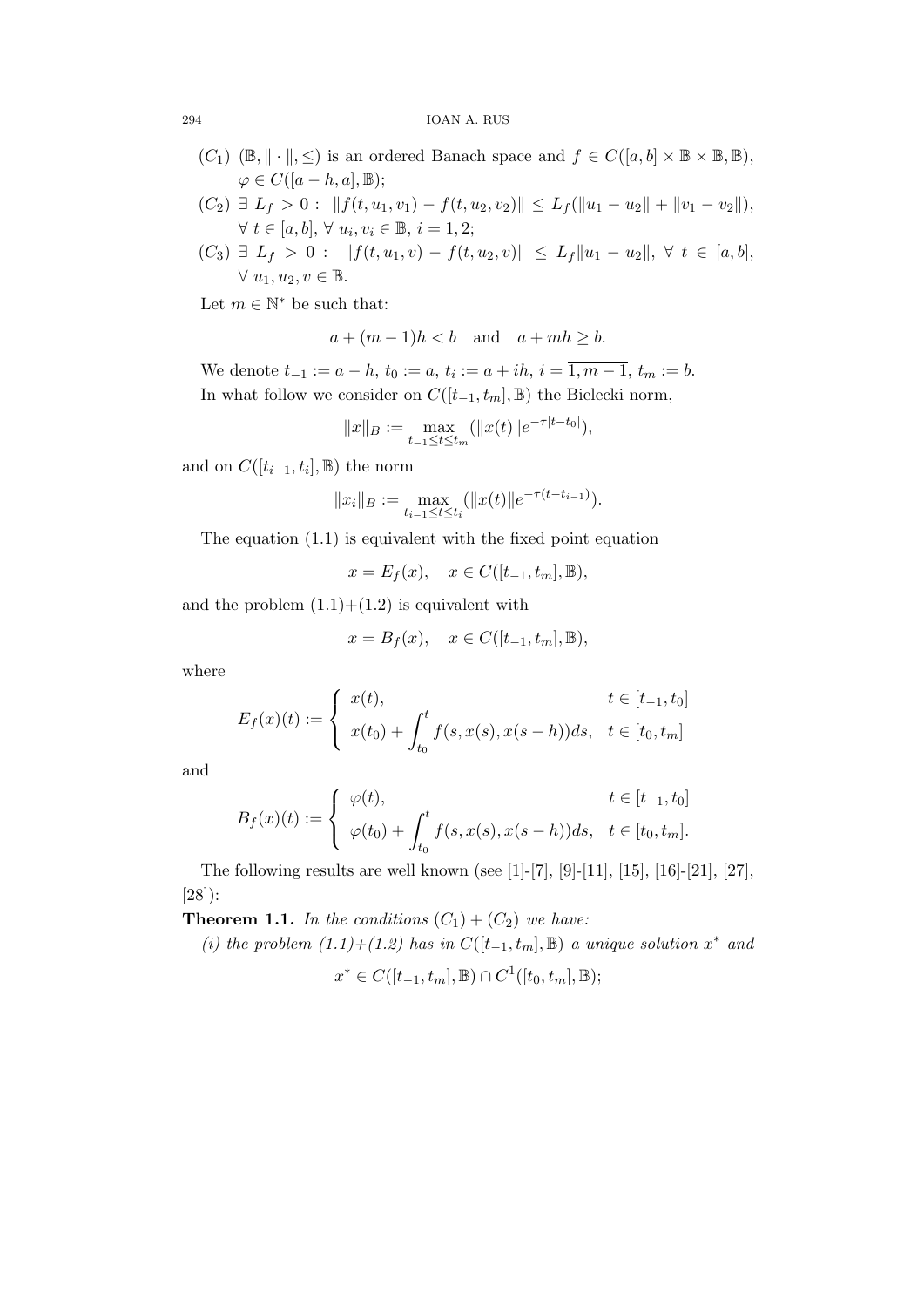(ii) the successive approximations

$$
x^{n+1}(t) = \begin{cases} \varphi(t), & t \in [t_{-1}, t_0] \\ \varphi(t_0) + \int_{t_0}^t f(s, x^n(s), x^n(s - h)) ds, & t \in [t_0, t_m] \end{cases}
$$

converges to  $x^*$ , for all  $x^0 \in C([t_{-1}, t_m], \mathbb{B})$ ;

(iii) the operator  $E_f$  is weakly Picard operator and  $B_f$  is Picard operator (see [26]).

In what follow we suppose that we are in the conditions  $(C_1)$  and  $(C_3)$ . The step method for the problem  $(1.1)+(1.2)$  consists in:

$$
(e_0) \quad x_0(t) = \varphi(t), \ t \in [t_{-1}, t_0]
$$

. . . . . . . . . . . . . . . . . .

$$
(e_1) \quad x_1(t) = \varphi(t_0) + \int_{t_0}^t f(s, x_1(s), \varphi(s-h)) ds, \ t \in [t_0, t_1]
$$

$$
(e_2) \quad x_2(t) = x_1^*(t_1) + \int_{t_1}^t f(s, x_2(s), x_1^*(s - h)) ds, \ t \in [t_1, t_2]
$$

$$
(e_m) \quad x_m(t) = x_{m-1}^*(t_{m-1}) + \int_{t_{m-1}}^t f(s, x_m(s), x_{m-1}^*(s-h)) ds, \ t \in [t_{m-1}, t_m]
$$

where  $x_i^* \in C([t_{-1}, t_i], \mathbb{B})$  is the unique solution of the equation  $(e_i)$ ,  $i = \overline{1, m}$ . We have

**Theorem 1.2.** In the conditions  $(C_1)$  and  $(C_3)$  we have that:

(i) the problem  $(1.1)+(1.2)$  has in  $C([t_{-1}, t_m], \mathbb{B})$  a unique solution  $x^*$  where

$$
x^*(t) = \begin{cases} \varphi(t), & t \in [t_{-1}, t_0], \\ x_1^*(t), & t \in [t_0, t_1], \\ \dots \\ x_m^*(t), & t \in [t_{m-1}, t_m]; \end{cases}
$$

(ii) the functions  $x_i^*$  are the limit of the successive approximations

$$
x_i^{n+1}(t) = x_{i-1}^*(t_{i-1}) + \int_{t_{i-1}}^t f(s, x_i^n(s), x_{i-1}^*(s-h))ds, \quad t \in [t_{i-1}, t_i]
$$

*in*  $(C([t_{i-1}, t_i], \mathbb{B}), || \cdot ||_B), i = \overline{1, m}.$ 

In this paper we shall study the following problem:

**Problem 1.1.** Can we put  $x_{i-1}^n$  instead of  $x_{i-1}^*, i = \overline{2,m}$ , in the conclusion (ii) of the above theorem?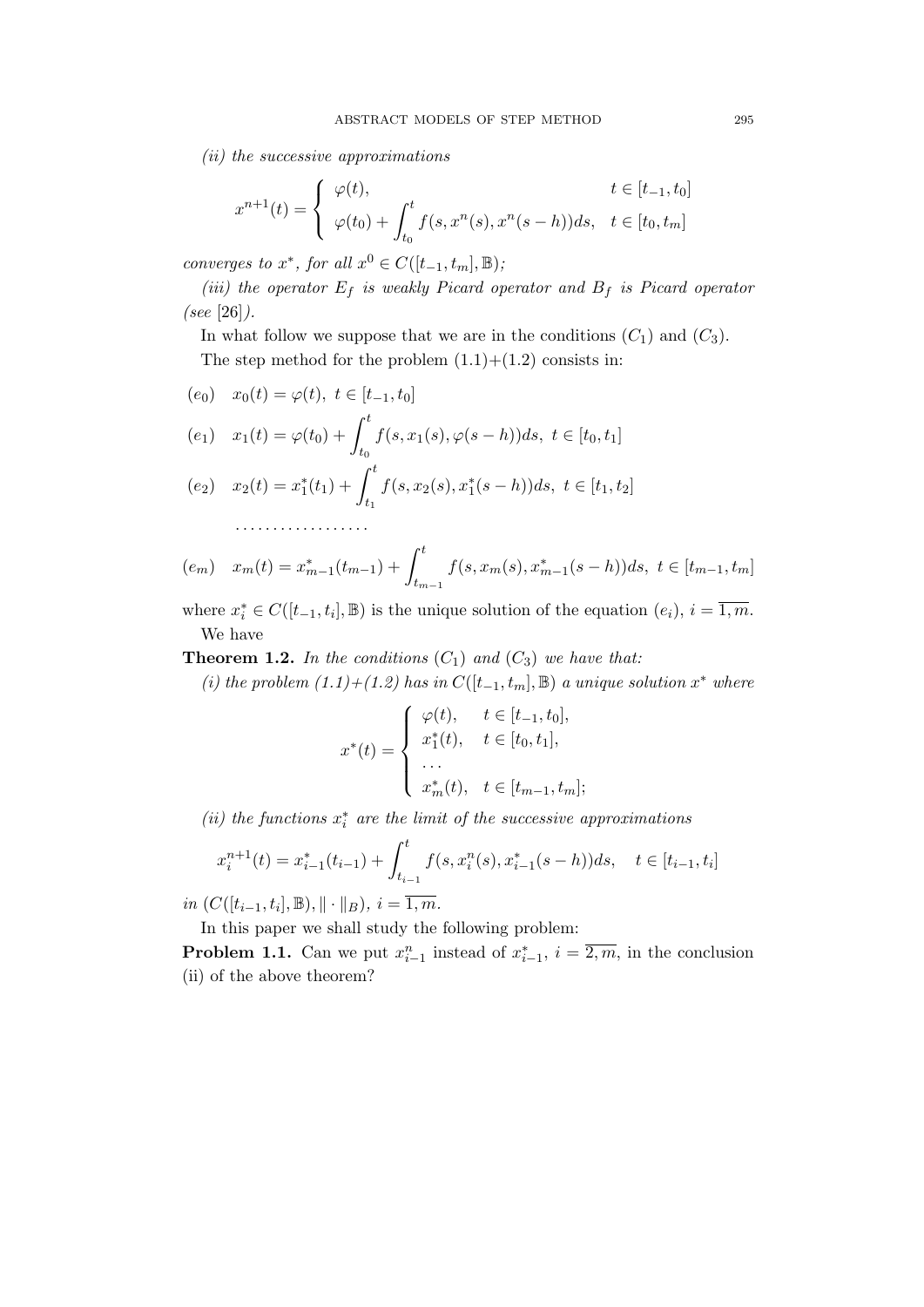For to study this problem we need some notions and results from weakly Picard operator theory.

## 2. Fibre weakly Picard operators

Let  $(X, d)$  be a metric space and  $A: X \to X$  an operator.

**Definition 2.1.** (see [26]). The operator A is weakly Picard operator (WPO) if the sequence

 $(A^n(x))_{n\in\mathbb{N}}$ 

converges, for all  $x \in X$ , and the limit (which may depend on x) is a fixed point of A.

**Definition 2.2.** (see [26]). If the operator A is WPO and  $F_A = \{x^*\}$ , then by definition A is Picard operator (PO).

**Definition 2.3.** (see [26]). If A is WPO, then we consider the operator  $A^{\infty}$ defined by

$$
A^{\infty}: X \to X, \quad A^{\infty}(x) := \lim_{n \to \infty} A^n(x).
$$

It is clear that  $A^{\infty}(x) \in F_A$  and  $A^{\infty}(X) = F_A$ .

In this paper we need the following results (see [12], [23]-[26]):

**Theorem 2.1.** Let  $(X, d)$  and  $(Y, \rho)$  be two metric spaces and  $A = (B, C)$ :

 $X \times Y \to Y \times Y$  a triangular operator, i.e.,  $B: X \to X$ ,  $C: X \times Y \to Y$ .

We suppose that:

(i)  $(Y, \rho)$  is a complete metric space;

(ii)  $B: X \to X$  is WPO;

(iii) there exists  $\alpha \in (0,1)$  such that  $C(x, \cdot): Y \to Y$  is  $\alpha$ -contraction, for all  $x \in X$ ;

(iv) if  $(x^*, y^*) \in F_A$ , then  $C(\cdot, y^*)$  is continuous in  $x^*$ .

Then the operator A is WPO.

If B is PO, then A is PO.

By induction, from the above results we have (see [26]):

**Theorem 2.2.** Let  $(X_i, d_i)$ ,  $i = \overline{0,m}$ ,  $m \ge 1$  be some metric spaces. Let  $A_i: X_0 \times \cdots \times X_i \to X_i, i = \overline{0,m}$  be some operator. We suppose that:

(i)  $(X_i, d_i)$ ,  $i = \overline{1,m}$ , are complete metric spaces;

(ii) the operator  $A_0$  is WPO;

(iii) there exist  $\alpha_i \in (0,1)$  such that

$$
A_i(x_0,\ldots,x_{i-1},\cdot):X_i\to X_i,\quad i=\overline{1,m},
$$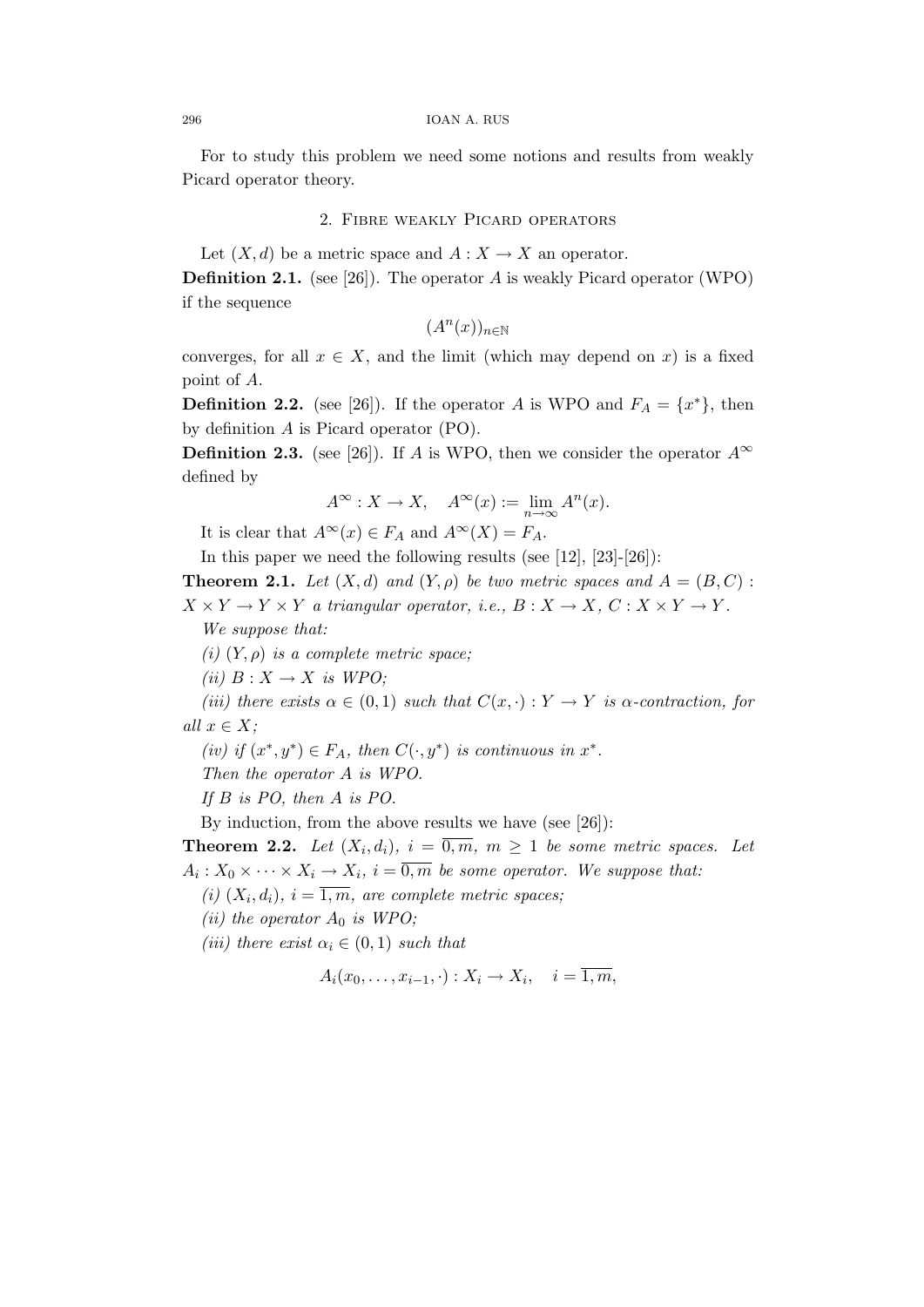are  $\alpha_i$ -contractions;

(iv) the operator  $A_i$ ,  $i = \overline{1,m}$  are continuous. Then the operator  $A: X_0 \times \cdots \times X_m \to X_0 \times \cdots \times X_m$ ,

$$
A(x_0,\ldots,x_m):=(A_0(x_0),A_1(x_0,x_1),\ldots,A_m(x_0,\ldots,x_m)),
$$

is WPO.

If  $A_0$  is PO, then A is PO.

## 3. Forward step method

Let  $t_i \in \mathbb{R}, i \in \{-1, 0, 1, \ldots, m\}$  be such that  $t_{-1} < t_0 < t_1 < \cdots < t_m$ . Let  $(\mathbb{B}, \|\cdot\|, \leq)$  be an ordered Banach space. We consider on  $X_i := C([t_{i-1}, t_i], \mathbb{B})$ a complete metric  $d_i$ ,  $i = \overline{0,m}$ . Let  $A_0: X_0 \to X_0$ ,  $A_i: X_{i-1} \times X_i \to X_i$ ,  $i = \overline{1,m}$  be some operators and the operator

$$
A: X_0 \times X_1 \times \cdots \times X_m \to X_0 \times X_1 \times \cdots \times X_m
$$

be defined by

$$
A(x_0,x_1,\ldots,x_m):=(A_0(x_0),A_1(x_0,x_1),\ldots,A_m(x_{m-1},x_m)).
$$

We consider the following subset of  $X_0 \times \cdots \times X_m$ ,

 $U := \{(x_0, x_1, \ldots, x_m) \in X_0 \times X_1 \times \cdots \times X_m \mid x_i(t_i) = x_{i+1}(t_i), i = \overline{0, m-1}\}\$ and the operator

$$
R: C([t_{-1}, t_m], \mathbb{B}) \to U
$$

defined by

$$
R(x) := (x|_{[t_{-1},t_0]}, x|_{[t_0,t_1]}, \ldots, x|_{[t_{m-1},t_m]}).
$$

It is clear that  $R$  is an increasing bijection.

**Remark 3.1.** In general U is not an invariant subset of  $A$ .

First our abstract result is the following

Theorem 3.1. We suppose that:

(i)  $A_0$  is WPO; (ii)  $A_i(x_{i-1}, \cdot) : X_i \to X_i$  is  $\alpha_i$ -contraction, for all  $x_{i-1} \in X_{i-1}, i = \overline{1,m}$ ; (iii)  $A_i(x_{i-1}, x_i)(t_{i-1}) = x_{i-1}(t_{i-1}), i = \overline{1,m}.$ Then:

 $(a)$  A is WPO; (b) if  $A_0$  is PO, then A is PO;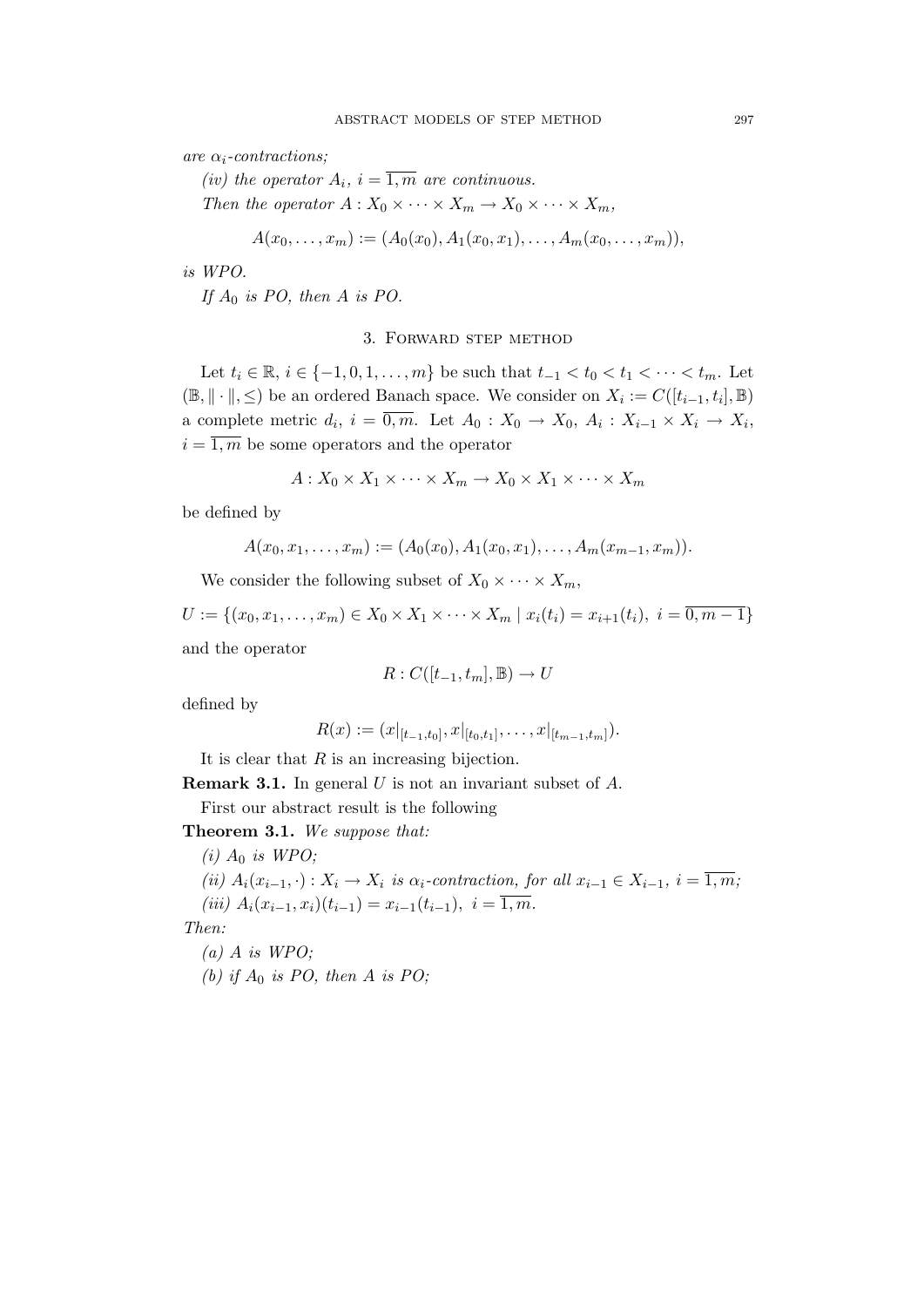298 IOAN A. RUS

(c) if 
$$
(x_0^*, x_1^*, \ldots, x_m^*) \in F_A
$$
, then  $(x_0^*, x_1^*, \ldots, x_m^*) \in U$  and  

$$
R^{-1}(x_0^*, x_1^*, \ldots, x_m^*) \in C([t_{-1}, t_m], \mathbb{B}).
$$

**Proof.** (a) $+(b)$ . This part of the theorem is a particular case of the Theorem 2.2. A direct proof follows from the fibre contraction theorem (Theorem 2.1; see also M.W. Hirsch and C.C. Pugh [12] and I.A. Rus [24] and [25]).

(c) From  $A(x_0^*, \ldots, x_m^*) = (x_0^*, x_1^*, \ldots, x_m^*)$  it follows that

$$
A_i(x_{i-1}^*, x_i^*)(t_{i-1}) = x_i^*(t_{i-1}).
$$

So, by (iii) we have  $x_i^*(t_{i-1}) = x_{i-1}^*(t_{i-1}), i = \overline{1,m}$ .

**Remark 3.2.** Let  $A$  be as in the Theorem 3.1. If  $A$  is increasing, then the operator

$$
R^{-1}A^{\infty}R:C([t_{-1},t_m],\mathbb{B})\to C([t_{-1},t_m],\mathbb{B})
$$

is increasing. Indeed, from (c) we have that U is an invariant set of  $A^{\infty}$ , i.e.,  $R^{-1}A^{\infty}R$  is defined. On the other hand  $R^{-1}$ ,  $A^{\infty}$ , R are increasing operators. Theorem 3.2. (Gronwall lemma). Let A be as in Theorem 3.1. We suppose that A is an increasing operator. Let  $x \in C([t_{-1}, t_m], \mathbb{B})$  be such that  $R(x) \leq$ AR(x). Then,  $x \leq R^{-1}A^{\infty}R(x)$ .

**Proof.** A increasing WPO imply that

$$
R(x) \le AR(x) \le A^2 R(x) \le \dots \le A^\infty R(x).
$$

From  $R(x) \leq A^{\infty} R(x)$ , it follows that,  $x \leq R^{-1} A^{\infty} R(x)$ . **Theorem 3.3.** (Comparison lemma). Let  $A, B, C : X_0 \times \cdots \times X_m \to X_0 \times$ 

 $\cdots \times X_m$  be as in Theorem 3.1. We suppose that:

 $(1)$  B is increasing operator;

(2)  $A \leq B \leq C$ .

Then:

$$
x, y, z \in C([t_{-1}, t_m], \mathbb{B}), \ x \le y \le z \Rightarrow
$$
  

$$
R^{-1}A^{\infty}R(x) \le R^{-1}B^{\infty}R(y) \le R^{-1}C^{\infty}R(z).
$$

**Proof.**  $x \leq y \leq z$  implies that  $R(x) \leq R(y) \leq R(z)$ . Since A, B, C are WPOs and B is increasing, it follows from Lemma 7.4 in [26], that  $A^{\infty}R(x) \le$  $B^{\infty}R(y) \leq C^{\infty}R(z)$ . But  $R^{-1}$  is an increasing operator. So,  $R^{-1}A^{\infty}R(x) \leq$  $R^{-1}B^{\infty}R(y) \leq R^{-1}C^{\infty}R(z).$ 

In the next section we present an application of the above results.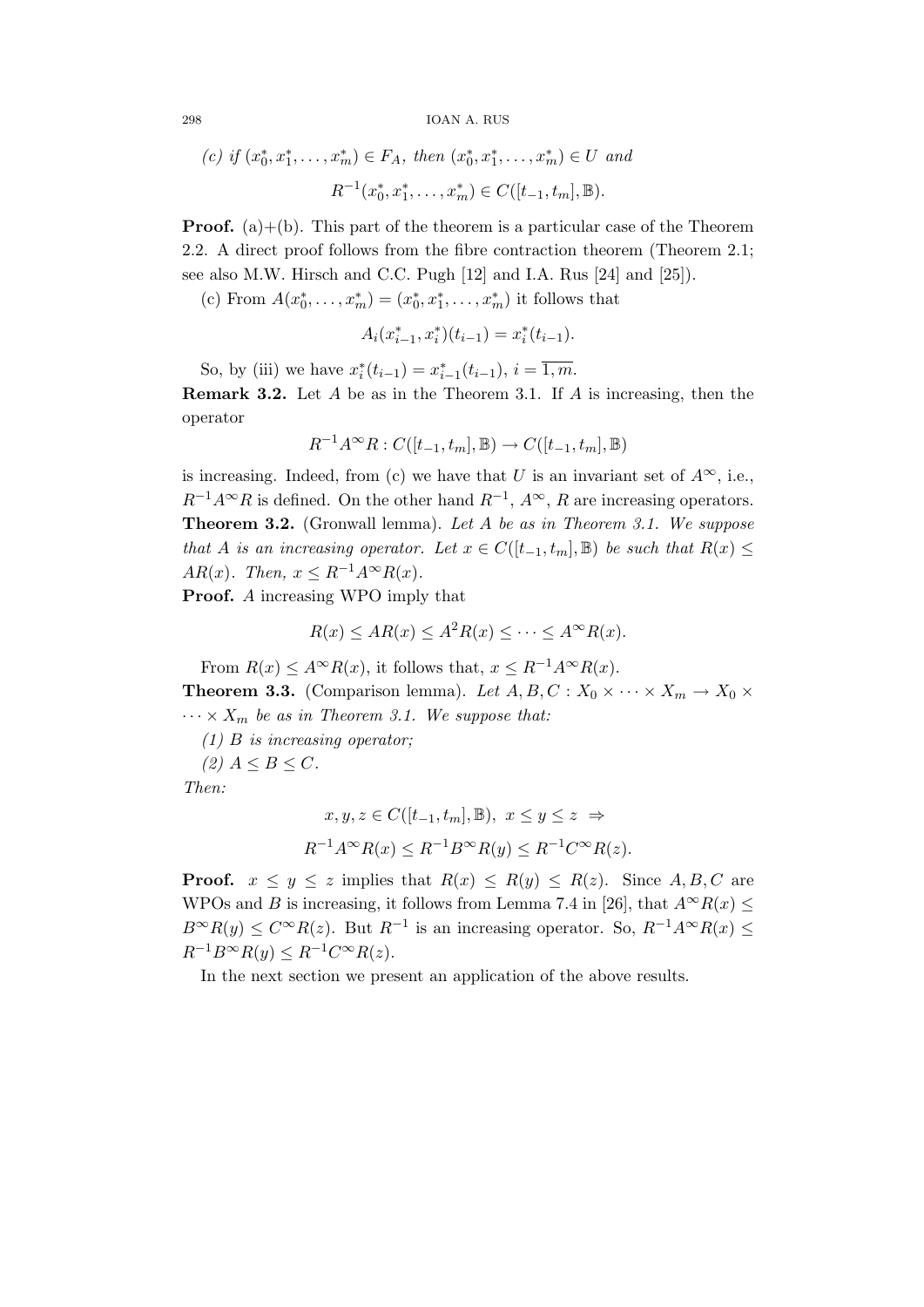4. APPLICATIONS TO THE PROBLEM  $(1.1)+(1.2)$ 

From Theorem 3.1 we have

**Theorem 4.1.** In the conditions  $(C_1)$  and  $(C_3)$ , the problem  $(1.1)+(1.2)$  has in  $C([t_{-1}, t_m], \mathbb{B})$  a unique solution,  $x^*$ ,

$$
x^*(t) := \begin{cases} \varphi(t), & t \in [t_{-1}, t_0], \\ x_1^*(t), & t \in [t_0, t_1], \\ \dots \\ x_m^*(t), & t \in [t_{m-1}, t_m], \end{cases}
$$

and the functions  $x_i^*$ ,  $i = \overline{1,m}$ , are the limit of the successive approximations

$$
x_i^{n+1}(t) := x_{i-1}^n(t_{i-1}) + \int_{t_{i-1}}^t f(s, x_i^n(s), x_{i-1}^n(s - h)) ds, \quad t \in [t_{i-1}, t_i],
$$

*in*  $(C([t_{i-1}, t_i], \mathbb{B}), || \cdot ||_B), i = \overline{1, m}.$ 

Proof. We consider the following operators

$$
B_{0f}: C([t_{-1}, t_0], \mathbb{B}) \to C([t_{-1}, t_0], \mathbb{B}), \quad x_0 \mapsto \varphi
$$

and

$$
B_{if}: C([t_{i-2}, t_{i-1}], \mathbb{B}) \times C([t_{i-1}, t_i], \mathbb{B}) \to C([t_{i-1}, t_i], \mathbb{B})
$$

defined by

$$
B_{if}(x_{i-1}, x_i)(t) := x_{i-1}(t_{i-1}) + \int_{t_{i-1}}^t f(s, x_i(s), x_{i-1}(s-h))ds,
$$
  

$$
t \in [t_{i-1}, t_i], i = \overline{1, m}.
$$

Condition  $(C_1)$  and  $(C_3)$  imply that we are in the conditions of the Theorem 3.1, where  $A_i = B_{if}$  and

$$
A = \widetilde{B}_f := (B_{0f}(x_0), B_{1f}(x_0, x_1), \ldots, B_{mf}(x_{m-1}, x_m)).
$$

Since  $B_{0f}$  is PO, hence that  $\widetilde{B}_f$  is PO and  $R^{-1}(\widetilde{B})^{\infty}(x_0^0, \ldots, x_n^0)$  is the unique solution of the problem  $(1.1)+(1.2)$ , for all  $x_i^0 \in X_i$ ,  $i = \overline{0,m}$ . **Remark 4.1.** If we take  $E_{0f} := 1_{C([t_{-1},t_0],\mathbb{B})}$  and

$$
E_{if}:C([t_{i-2},t_{i-1}],\mathbb{B})\times C([t_{i-1},t_i],\mathbb{B})\rightarrow C([t_{i-1},t_i],\mathbb{B})
$$

defined by

$$
E_{if}(x_{i-1}, x_i)(t) := x_{i-1}(t_{i-1}) + \int_{t_{i-1}}^t f(s, x_i(s), x_{i-1}(s-h))ds, \quad t \in [t_{i-1}, t_i],
$$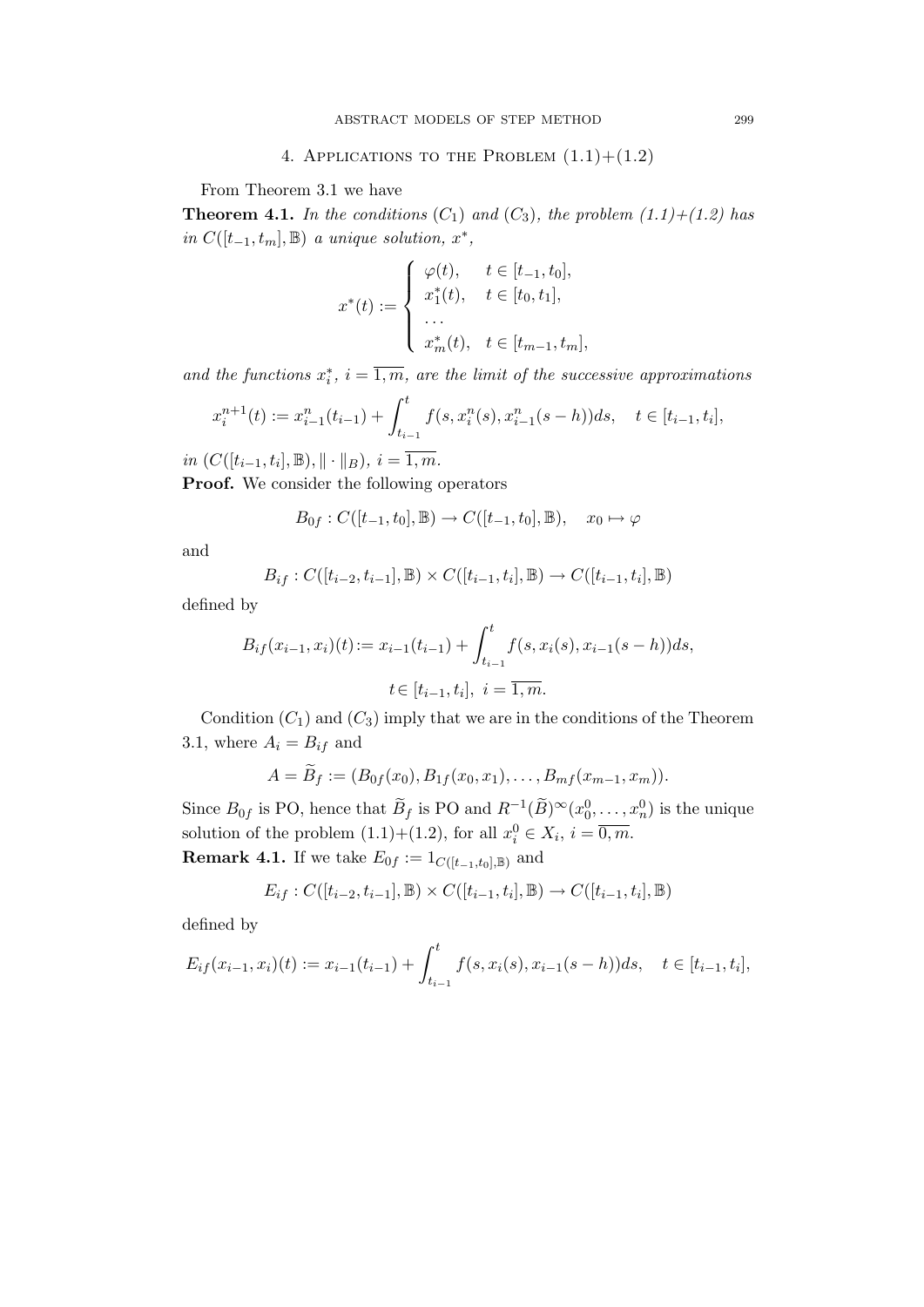then, in the conditions of the Theorem 4.1, the operator

$$
\widetilde{E}_f(x_0,x_1,\ldots,x_m):=(E_{0f}(x_0),E_{1f}(x_0,x_1),\ldots,E_{mf}(x_{m-1},x_m))
$$

is WPO and  $R^{-1}(\widetilde{E}_f)^\infty(x_0^0,\ldots,x_m^0)$  is a solution of the equation (1.1) and for each solution  $x \in (C[t_{-1}, t_m], \mathbb{B})$  there exists  $x_i^0 \in C([t_{i-1}, t_i], \mathbb{B}), i = \overline{0, m}$ , such that

$$
x = R^{-1}(\widetilde{E}_f)^\infty(x_0^0, x_1^0, \dots, x_m^0).
$$

**Theorem 4.2.** We suppose that f is as in the Theorem 4.1 and  $f(t, \cdot, \cdot)$ :  $\mathbb{B} \times \mathbb{B} \to \mathbb{B}$  is increasing for all  $t \in [a, b]$ . Then:

$$
x \in C([t_{-1}, t_m], \mathbb{B}), \quad R(x) \leq \widetilde{E}_f R(x) \Rightarrow x \leq R^{-1}(\widetilde{E}_f)^\infty R(x).
$$

Proof. The proof follows from Remark 4.1 and Theorem 3.2.

**Remark 4.2.** From Theorem 4.2 we have that if  $x^* \in C([a - h, b], \mathbb{B})$  is the solution of the problem  $(1.1)+(1.2)$  and  $x \in C([a-h,b],\mathbb{B})$  is a solution of the differential inequality

$$
x'(t) \le f(t, x(t), x(t-h)), \quad t \in [a, b],
$$
  

$$
x(t) \le \varphi(t), \quad t \in [a-h, a]
$$

then,  $x \leq x^*$ .

**Theorem 4.3.** Let  $f, g, h$  be as in the Theorem 4.1. We suppose that:

- (1)  $g(t, \cdot, \cdot) : \mathbb{B} \times \mathbb{B} \to \mathbb{B}$  is increasing;
- (2)  $f \leq g \leq h$ .

Let x be a solution of the equation  $(1.1)$ , y a solution of the equation

$$
y'(t) = g(t, y(t), y(t - h)), \quad t \in [a, b],
$$

and z a solution of the equation

$$
z'(t) = h(t, z(t), z(t - h)), \quad t \in [a, b].
$$

Then:

$$
x|_{[a-h,a]} \le y|_{[a-h,a]} \le z|_{[a-h,a]} \Rightarrow x \le y \le z.
$$

Proof. Let

$$
\widetilde{x}(t) := \begin{cases}\nx(t), & t \in [a-h, a] \\
x(a), & t \in [a, b].\n\end{cases}
$$

In a similar way we define  $\tilde{y}$ ,  $\tilde{z}$ . It is clear that,  $\tilde{x} \leq \tilde{y} \leq \tilde{z}$  and

$$
x = R^{-1}(\widetilde{E}_f)^\infty R(\widetilde{x}), \quad y = R^{-1}(\widetilde{E}_g)^\infty R(\widetilde{y}) \quad \text{and} \quad z = R^{-1}(\widetilde{E}_h)^\infty R(\widetilde{z}).
$$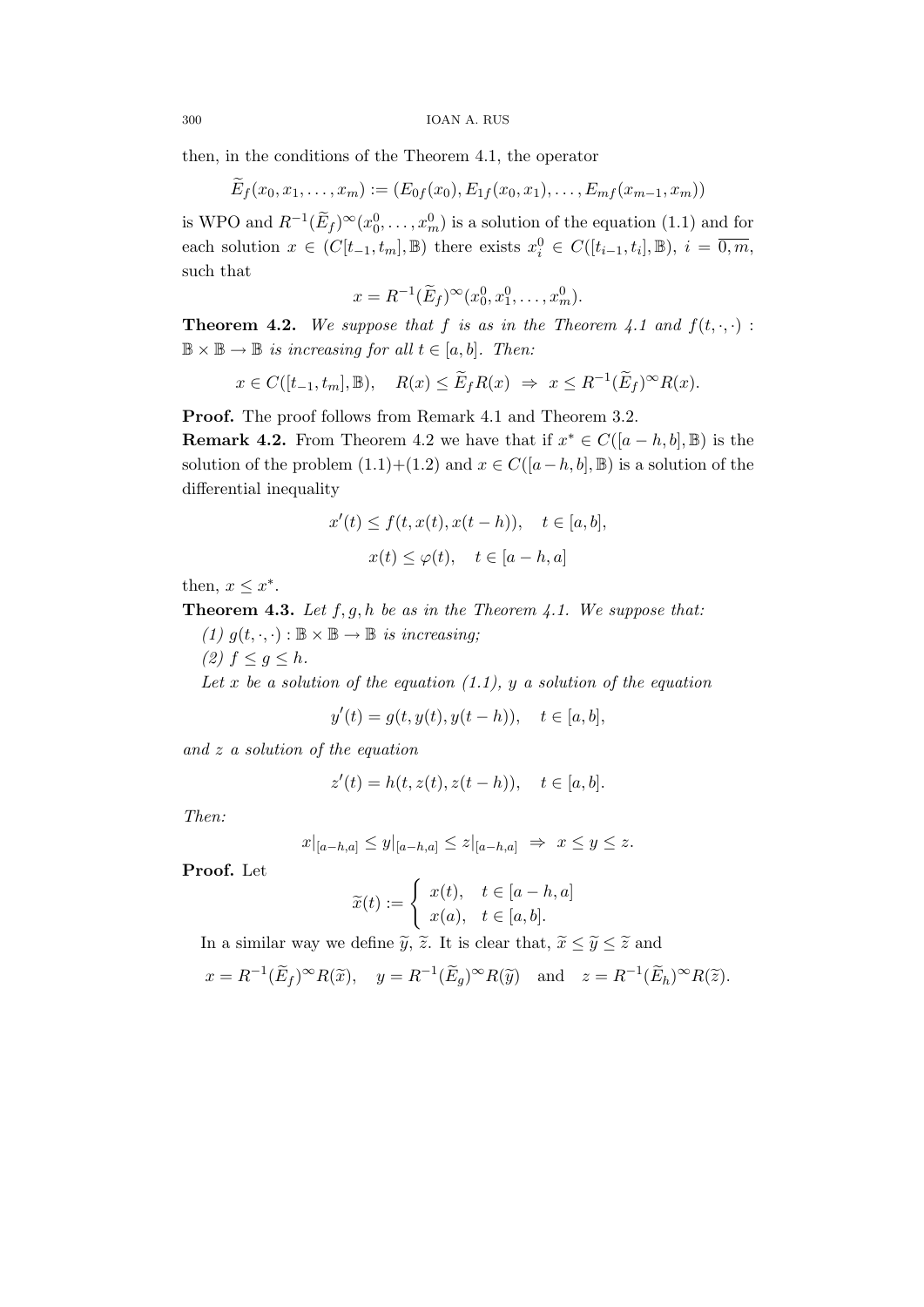From Theorem 3.3 it follows that  $x \le y \le z$ . Example 4.1. Let us consider the following problem (see [15], p. 27):

$$
x'(t) = p(t)x(t) + q(t)x(t-2)e^{-x(t-2)}, \quad t \in [0,5]
$$
\n(4.1)

$$
x(t) = \varphi(t), \quad t \in [-2, 0].
$$
 (4.2)

If  $p, q \in C[0, 5]$  and  $\varphi \in C[-2, 0]$ , then by the Theorem 4.1 the problem  $(4.1)+(4.2)$  has a unique solution

$$
x^*(t) = \begin{cases} \varphi(t), & t \in [-2, 0] \\ x_1^*(t), & t \in [0, 2] \\ x_2^*(t), & t \in [2, 4] \\ x_3^*(t), & t \in [4, 5] \end{cases}
$$

and  $x_1^*, x_2^*, x_3^*$  are the limits of the following sequences, respectively

$$
x_1^{n+1}(t) = \varphi(0) + \int_0^t [p(s)x_1^n(s) + q(s)\varphi(s-2)e^{-\varphi(s-2)}]ds, \quad t \in [0,2],
$$
  

$$
x_2^{n+1}(t) = x_1^n(2) + \int_2^t [p(s)x_2^n(s) + q(s)x_1^n(s-2)e^{-x_1^n(s-2)}]ds, \quad t \in [2,4],
$$
  

$$
x_3^{n+1}(t) = x_2^n(4) + \int_4^t [p(s)x_3^n(s) + q(s)x_2^n(s-2)e^{-x_2^n(s-2)}]ds, \quad t \in [4,5].
$$

Remark 4.3. In the case of the equation

$$
x'(t) = p(t)x(t) + q(t, x(t - h)), \quad t \in [a, b]
$$

if  $p \in C[a, b], q \in C([a, b] \times \mathbb{R})$  then we are in the conditions of the Theorem 4.1.

# 5. Backward step method

Let  $t_i \in \mathbb{R}$ ,  $t_0 < t_1 < \cdots < t_m < t_{m+1}$  and

$$
X_i := C([t_{i-1}, t_i], \mathbb{B}), \quad i = \overline{1, m + 1}.
$$

Let  $A_i: X_i \times X_{i+1} \to X_i$ ,  $i = \overline{1,m}$  and  $A_{m+1}: X_{m+1} \to X_{m+1}$  be some operators and

$$
A: X_1 \times \cdots \times X_{m+1} \to X_1 \times \cdots \times X_{m+1}
$$

be defined by

$$
A(x_1,\ldots,x_{m+1}) := (A_1(x_1,x_2), A_2(x_2,x_3), \ldots, A_m(x_m,x_{m+1}), A_{m+1}(x_{m+1})).
$$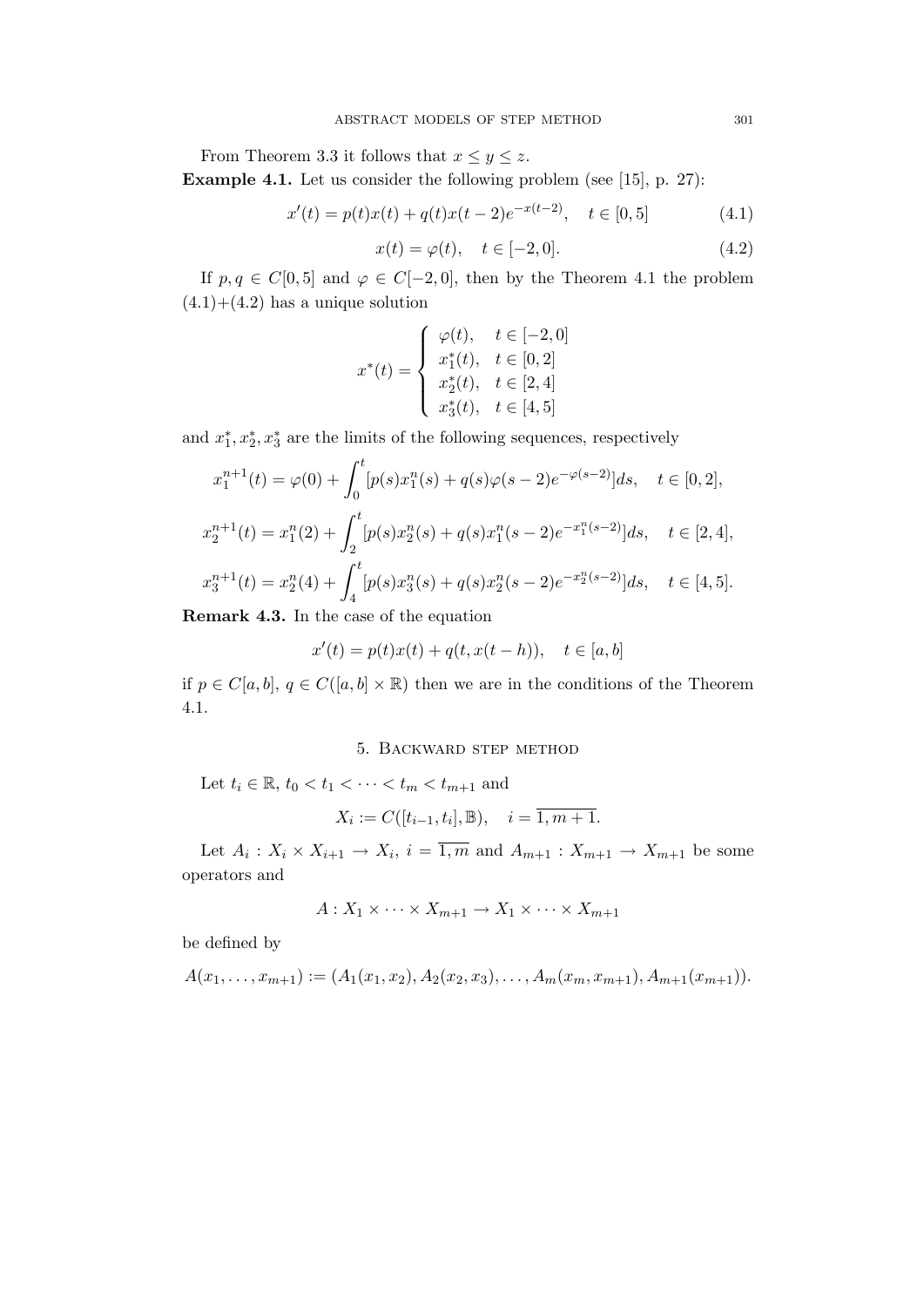We consider the following subset of  $X_1 \times \cdots \times X_{m+1}$ ,

$$
U := \{(x_1, \ldots, x_{m+1}) \in X_1 \times \cdots \times X_{m+1} \mid x_i(t_i) = x_{i+1}(t_i), \ i = \overline{1,m}\}\
$$

and the operator  $R: C([t_0, t_{m+1}], \mathbb{B}) \to U$  defined by

$$
R(x) := (x|_{[t_0,t_1]},\ldots,x|_{[t_m,t_{m+1}]}).
$$

We remark that the operator  $R$  is an increasing bijection.

The second our abstract result is the following

Theorem 5.1. We suppose that: (i)  $A_{m+1}$  is WPO; (ii)  $A_i(\cdot, x_{i+1}): X_i \to X_i$  is  $\alpha_i$ -contraction,  $i = \overline{1, m}$ ; (iii)  $A_i(x_i, x_{i+1})(t_i) = x_{i+1}(t_i), i = \overline{1, m}.$ Then:  $(a)$  A is WPO; (b) if  $A_{m+1}$  is PO, then A is PO;

(c) if 
$$
(x_1^*,...,x_{m+1}^*) \in F_A
$$
, then  $(x_1^*,...,x_{m+1}^*) \in U$  and

$$
R^{-1}(x_1^*, \ldots, x_{m+1}^*) \in C([t_0, t_{m+1}], \mathbb{B}).
$$

Proof. The proof is similar with that of Theorem 3.1.

**Remark 5.1.** Let  $A$  be as in Theorem 5.1. If  $A$  is increasing operator, then the operator  $R^{-1}A^{\infty}R : C([t_0, t_{m+1}], \mathbb{B}) \to C([t_0, t_{m+1}], \mathbb{B})$  is increasing.

In a similar way as in section 3 we have:

**Theorem 5.2.** Let A as in Theorem 5.1. We suppose that A is increasing operator. Then:

 $x \in C([t_0, t_{m+1}], \mathbb{B}), \quad R(x) \leq AR(x) \Rightarrow x \leq R^{-1}A^{\infty}R(x).$ 

**Theorem 5.3.** Let  $A, B, C: X_1 \times \cdots \times X_{m+1} \to X_1 \times \cdots \times X_{m+1}$  be as in Theorem 5.1. We suppose that

(1) B is increasing operator;

(2)  $A \leq B \leq C$ .

Then:

$$
x, y, z \in C([t_1, t_{m+1}], \mathbb{B}), \quad x \le y \le z \Rightarrow
$$
  

$$
R^{-1}A^{\infty}R(x) \le R^{-1}B^{\infty}R(y) \le R^{-1}C^{\infty}R(z).
$$

In what follow we shall give some applications of the above results.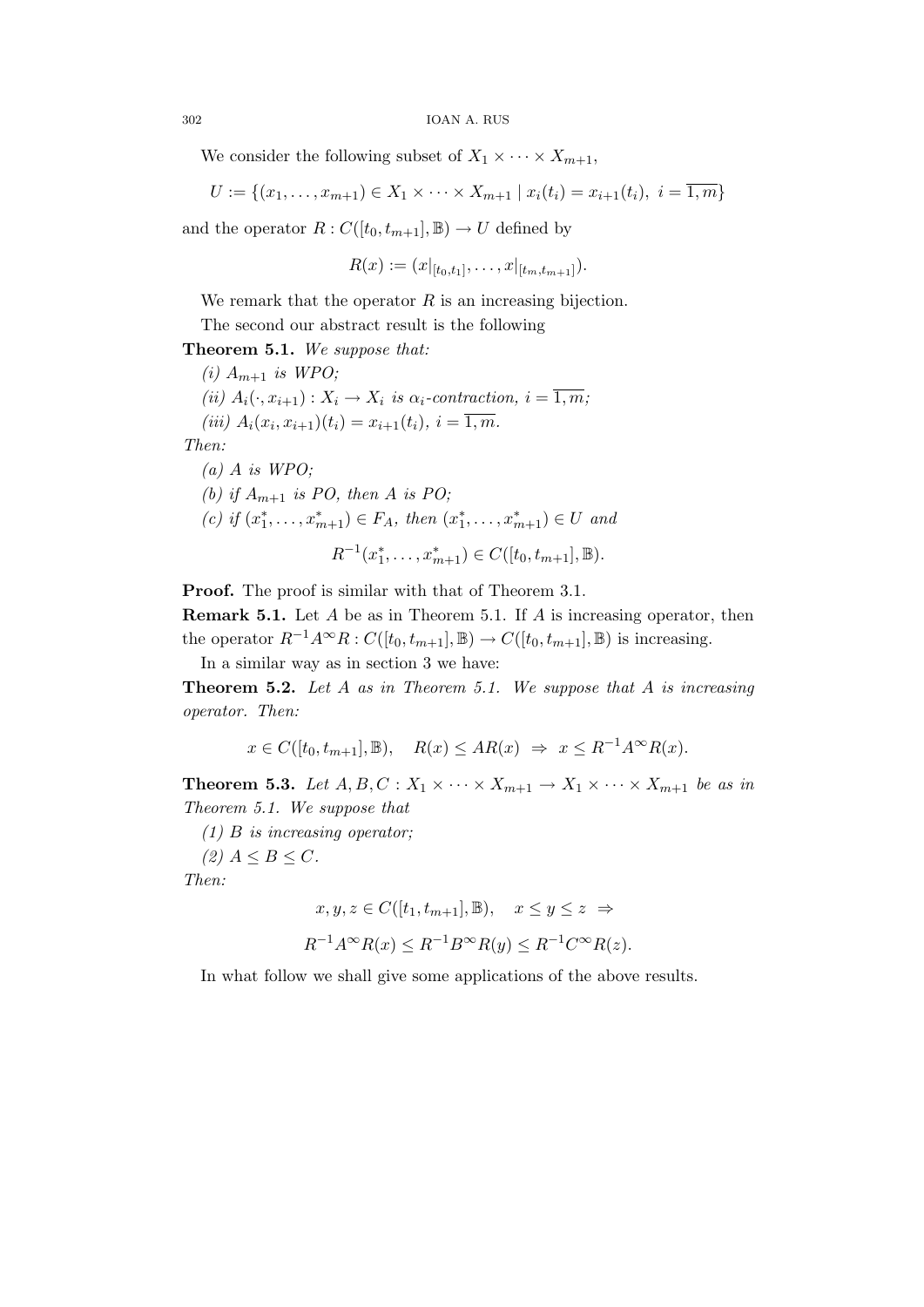# 6. Applications to differential equations with advanced **ARGUMENT**

We consider the following Cauchy problem for a functional differential equation with advanced argument (see [8], [14], [15],  $[22]$ ,...)

$$
x'(t) = f(t, x(t), x(t+h)), \quad t \in [a, b], \ h > 0; \tag{6.1}
$$

$$
x(t) = \varphi(t), \quad t \in [b, b+h]; \tag{6.2}
$$

in the following conditions:

$$
(C'_1) f \in C([a, b] \times \mathbb{B} \times \mathbb{B}, \mathbb{B}), \varphi \in C([b, b + h], \mathbb{B});
$$
  

$$
(C'_3) \exists L_f > 0 : ||f(t, u_1, v) - f(t, u_2, v)|| \le L_f ||u_1 - u_2||,
$$

$$
\forall t \in [a, b], \ \forall u_1, u_2, v \in \mathbb{B}.
$$

Let  $m \in \mathbb{N}^*$  be such that

$$
b - (m-1)h > a
$$
 and  $b - mh \le a$ .

We denote

$$
t_0 := a
$$
,  $t_1 := b - (m-1)h$ ,...,  $t_m = b$ ,  $t_{m+1} := b + h$ ,

and  $X_i := C([t_{i-1}, t_i], \mathbb{B}), i = \overline{1, m+1}.$ 

The equation (6.1) is equivalent with the fixed point equation

$$
x = E_f(x), \quad x \in C([t_0, t_{m+1}], \mathbb{B})
$$

and the problem  $(6.1)+(6.2)$  is equivalent with

$$
x = Bf(x), \quad x \in C([t0, tm+1), \mathbb{B}),
$$

where

$$
E_f(x)(t) := \begin{cases} x(t), & t \in [t_m, t_{m+1}] \\ x(t_m) + \int_{t_m}^t f(s, x(s), x(s+h)) ds, & t \in [t_s, t_m] \end{cases}
$$

and

$$
B_f(x)(t) := \begin{cases} \varphi(t), & t \in [t_m, t_{m+1}] \\ \varphi(t_m) + \int_{t_m}^t f(s, x(s), x(s+h)) ds, & t \in [t_0, t_m] \end{cases}
$$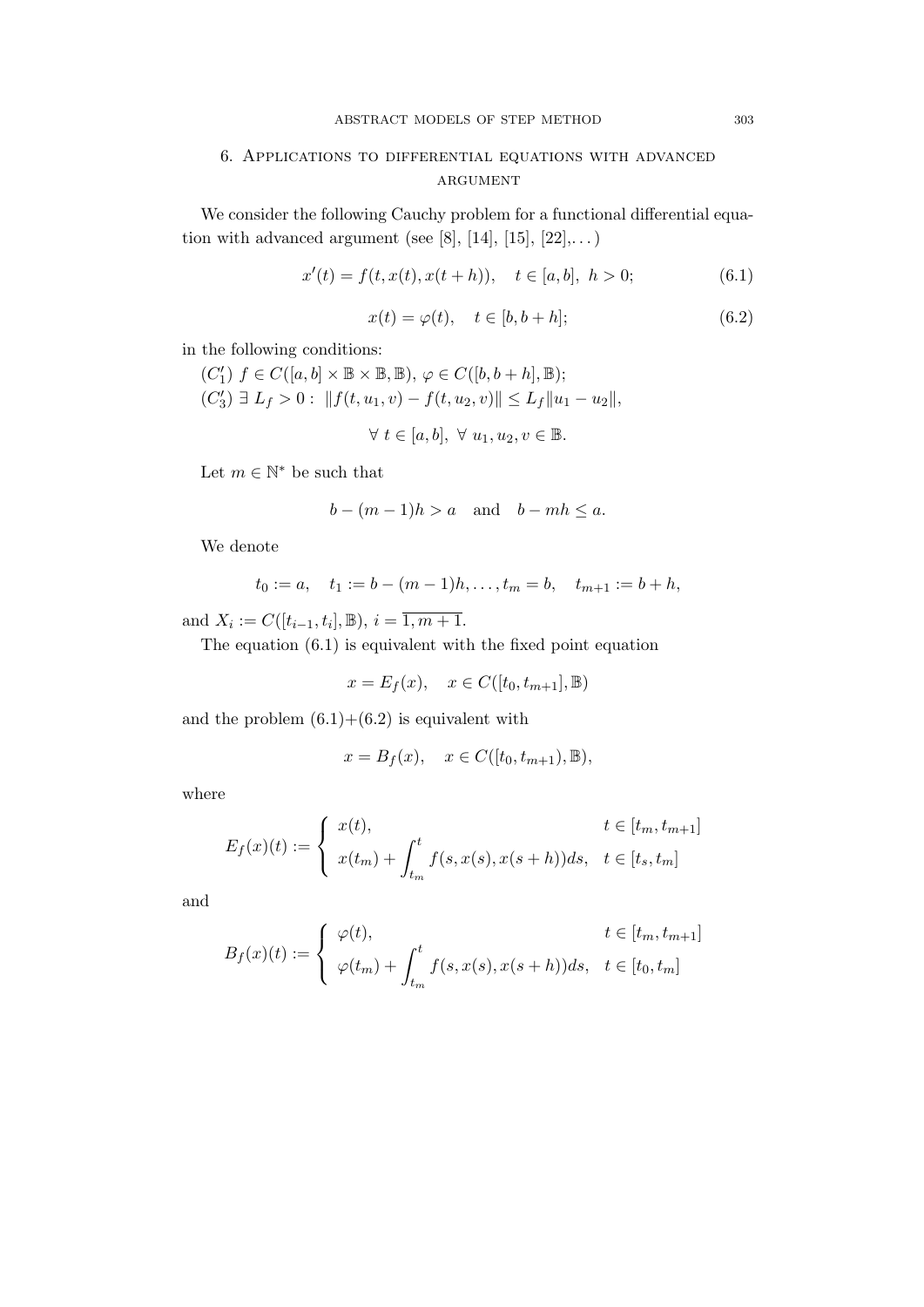The step method for the problem  $(6.1)+(6.2)$  consists in the following:

$$
x_{m+1}(t) = \varphi(t), \quad t \in [t_m, t_{m+1}],
$$
  
\n
$$
x_m(t) = \varphi(t_m) + \int_{t_m}^t f(s, x_m(s), \varphi(s+h))ds, \ t \in [t_{m+1}, t_m],
$$
  
\n
$$
x_{m-1}(t) = x_m^*(t_{m-1}) + \int_{t_{m-1}}^t f(s, x_{m-1}(s), x_m^*(s+h)), \ t \in [t_{m-2}, t_{m-1}],
$$
  
\n
$$
\dots
$$
  
\n
$$
x_1(t) = x_2^*(t_1) + \int_{t_1}^t f(s, x_1(s), x_2^*(s+h)), \ t \in [t_0, t_1]
$$

where  $x_{m-i}^*$  is the unique solution of the integral equation in the *i*-step.

The following result is well known  $([6], [8], [14], [15],...).$ 

**Theorem 6.1.** In the conditions  $(C'_1) + (C'_3)$  we have that:

(i) the problem  $(6.1)+(6.2)$  has in  $C([t_0, t_{m+1}], \mathbb{B})$  a unique solution  $x^*$  ( $x^* \in$  $C([t_0, t_{m+1}], \mathbb{B}) \cap C^1([t_0, t_m], \mathbb{B}))$ , where

$$
x^*(t) := \begin{cases} \varphi(t), & t \in [t_m, t_{m+1}] \\ x_m^*(t), & t \in [t_{m-1}, t_m] \\ \dots \\ x_1^*(t), & t \in [t_0, t_1] \end{cases}
$$

(ii) the functions  $x_i^*$  are the limits of the successive approximations

$$
x_{m+1}^{n+1}(t) = \varphi(t), \ t \in [t_m, t_{m+1}],
$$
  
\n
$$
x_m^{n+1}(t) = \varphi(t_m) + \int_{t_m}^t f(s, x_m^n(s), \varphi(s+h))ds, \ t \in [t_{m-1}, t_m],
$$
  
\n
$$
x_{m-1}^{n+1}(t) = x_m^*(t_{m-1}) + \int_{t_{m-1}}^t f(s, x_{m-1}^n(s), x_m^*(s+h))ds, \ t \in [t_{m-2}, t_{m-1}],
$$
  
\n
$$
\dots
$$
  
\n
$$
x_1^{n+1}(t) = x_2^*(t_1) + \int_{t_1}^t f(s, x_1^n(s), x_2^*(s+h))ds, \ t \in [t_0, t_1]
$$

In this section we shall study the following problem:

**Problem 6.1.** Can we put  $x_{i+1}^n$  instead  $x_{i+1}^*, i = \overline{1,m}$ , in the conclusion (ii) of the Theorem 6.1?

We have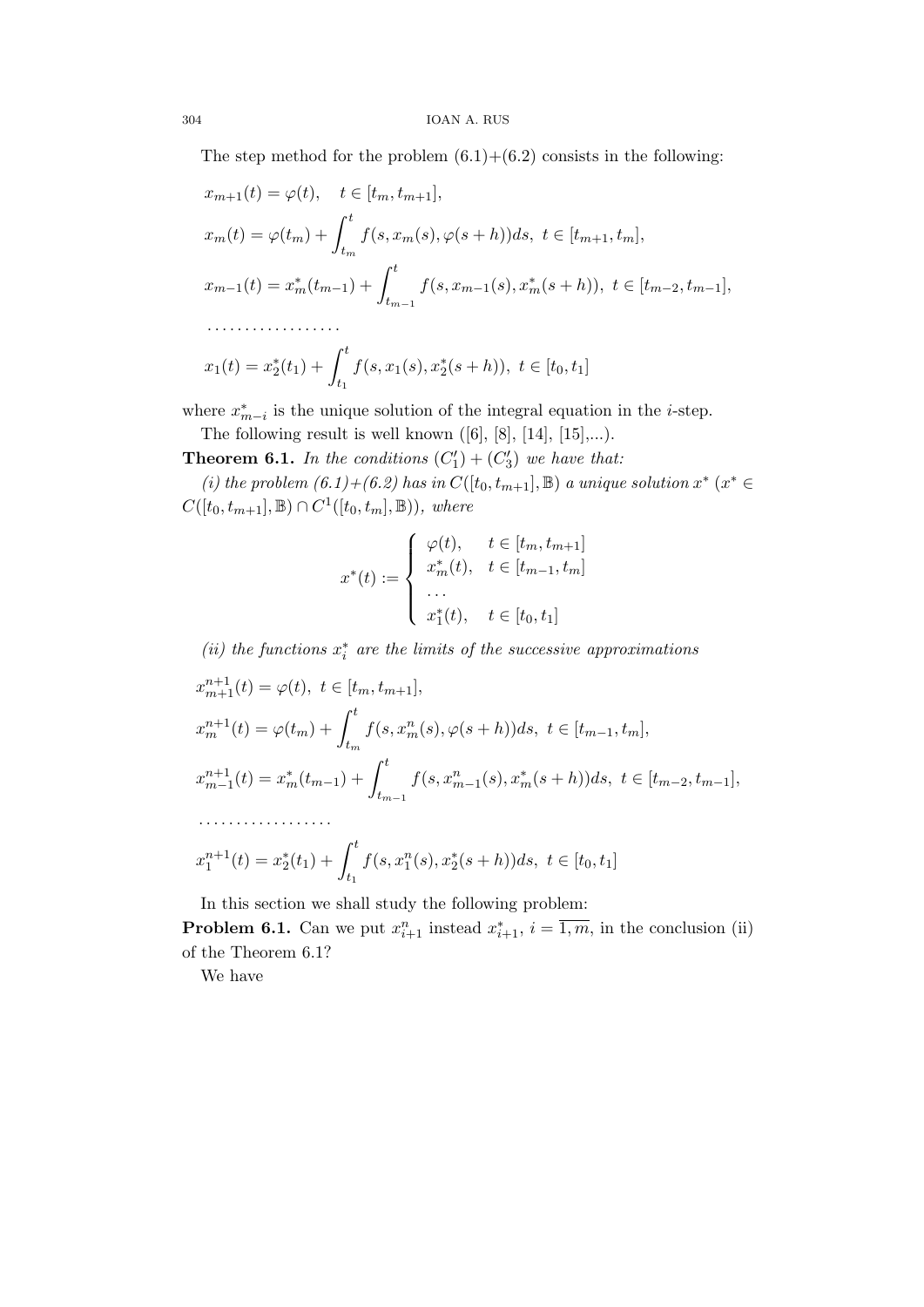**Theorem 6.1.** In the conditions  $(C'_1)$  and  $(C'_3)$  the problem  $(6.1)+(6.2)$  has in  $C([t_0, t_{m+1}], \mathbb{B})$  a unique solution  $x^*$ ,

$$
x^*(t) := \begin{cases} \varphi(t), & t \in [t_m, t_{m+1}] \\ x_m^*, & t \in [t_{m-1}, t_m] \\ \dots \\ x_1^*, & t \in [t_0, t_1] \end{cases}
$$

and the functions  $x_i^*$  are the limits of the successive approximations

$$
x_{m+1}^{n+1}(t) = \varphi(t), \ t \in [t_m, t_{m+1}],
$$
  
\n
$$
x_m^{n+1}(t) = \varphi(t_m) + \int_{t_m}^t f(s, x_m^n(s), \varphi(s+h)) ds, \ t \in [t_{m-1}, t_m],
$$
  
\n
$$
x_{m-1}^{n+1}(t) = x_m^n(t_{m-1}) + \int_{t_{m-1}}^t f(s, x_{m-1}^n(s), x_m^n(s+h)) ds, \ t \in [t_{m-2}, t_{m-1}],
$$
  
\n
$$
\dots
$$
  
\n
$$
x_1^{n+1}(t) = x_2^n(t_1) + \int_{t_1}^t f(s, x_1^n(s), x_2^n(s+h)) ds, \ t \in [t_0, t_1].
$$

Proof. The proof follows from the Theorem 5.1. See the proof of the Theorem 4.1.

**Remark 6.1.**  $f(t, \cdot, \cdot) : \mathbb{B} \times \mathbb{B} \to \mathbb{B}$  increasing do not imply that the operators  $B_f$  and  $E_f$  are increasing.

#### **REFERENCES**

- [1] A. Bellen and M. Zennaro, Numerical Methods for Delay Differential Equations, The Clarendon Press, New York, 2003.
- [2] R. Bellman, A survey of the mathematical theory of time-lag, retarded central, and hereditary processes, The Rand Corporation, Santa Monica, 1954.
- [3] R. Bellman and K.L. Cooke, *Differential-Difference Equations*, Academic Press, New York, 1963.
- [4] G.A. Bocharov and A.A. Romanyukha, Numerical solution of differential equations with retarded argument on the basis of linear multistep, methods, Akad. Nauk SSSR, Moscow, Preprint 86-116, 1986.
- [5] T.A. Burton, Stability by Fixed Point Theory for Functional Differential Equations, Dover Publications, Mineola, 2006.
- [6] Gh. Coman, G. Pavel, I. Rus and I.A. Rus, Introducere în teoria ecuatiilor operatoriale, Editura Dacia, Cluj-Napoca, 1976.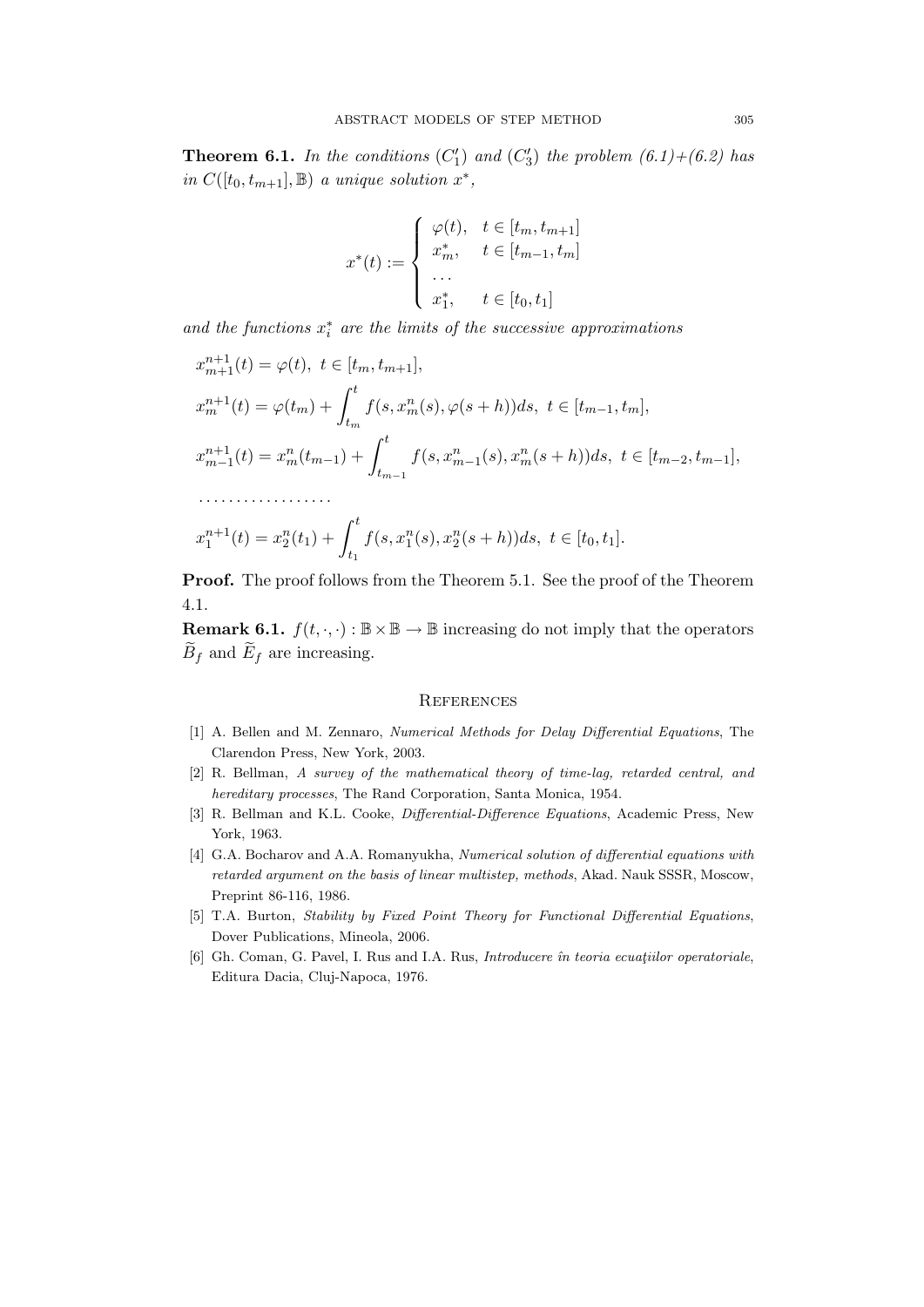#### 306 IOAN A. RUS

- [7] K. Cooke, Existence, uniqueness and continuous dependence for hereditary systems, Annali di Mat. Pura Appl., 85(1970), 63-82.
- [8] S. Doss and S.K. Nasr, On the functional equation  $\frac{dy}{dx} = f(s, y(s), y(s+h)), h > 0$ , Amer. J. Math., **75**(1953), 713-716.
- [9] L.E. Elsgolts and S.B. Norkin, Introduction to the Theory of Differential Equations with Deviating Arguments, Nauka, Moscow, 1971 (in Russian).
- [10] A. Halanay, Differential Equations: Stability, Oscillations, Time Lags, Acad. Press, New York, 1966.
- [11] J.K. Hale, Theory of Functional Differential Equations, Springer, 1977.
- [12] M.W. Hirsch and C.C. Pugh, Stable manifolds and hyperbolic sets, Proc. Symp. Pure Math., 14(1970), 133-163.
- [13] V.-M. Kokkanen and G. Moroşan, *Differentiability with respect to delay*, Diff. Int. Eq., 11(1998), 589-603.
- [14] J. Jankowski, Remarks on extremal solutions of differential equations with advanced argument, Rend. Circolo Mat. Palermo, 55(2006), 95-102.
- [15] V. Kolmanovskii and A. Myshkis, Applied Theory of Functional Differential Equations, Kluwer Acad. Publ., Dordrecht, 1992.
- [16] N.N. Krasovskii, Stability of Motion, Stanford Univ. Press, 1963.
- [17] R.D. Nussbaum and H.-O. Peitgen, Special and spurious solutions of  $\dot{x}(t) = -\alpha f(x(t -$ 1)), Mem. Amer. Math. Soc., 51(1984), no. 310.
- [18] N.M. Oguztöreli, Time-lag Control Systems, Acad. Press, New York, 1966.
- [19] D. Otrocol, A numerical method for approximating the solution of Lotka-Volterra system with two delays, Studia Univ. Babes-Bolyai, Math.,  $50(2005)$ , no. 1, 99-100.
- [20] D. Otrocol, Lotka-Volterra system with two delays via weakly Picard operators, Nonlinear Analysis Forum, 10(2005), 193-199.
- [21] D. Otrocol, Sisteme Lotka-Volterra cu argument întârziat, Presa Univ. Clujeană, Cluj-Napoca, 2007.
- [22] M.R. Raclis, Théorèmes d'existence pour les équations fonctionnelles-différentielles, Bull. Soc. Math. Roumanie, 30(1927), 106-109.
- [23] I.A. Rus, A fibre generalized contraction theorem and applications, Mathematica, 41(1999), no. 1, 85-90.
- [24] I.A. Rus, Fiber Picard operators and applications, Studia Univ. Babes-Bolyai, Math., 44(1999), 89-98.
- [25] I.A. Rus, Generalized Contractions and Applications, Cluj Univ. Press, Cluj-Napoca, 2001.
- [26] I.A. Rus, Picard operators and applications, Scientiae Mathematicae Japonicae, 58 (2003), no.1, 191-219.
- [27] G. Sansone, Teorema di esistenza di soluzione per un sistema di equazioni funzionali differentiali, Ann. Mat. Pura Appl.,  $39(1955)$ , 65-67.